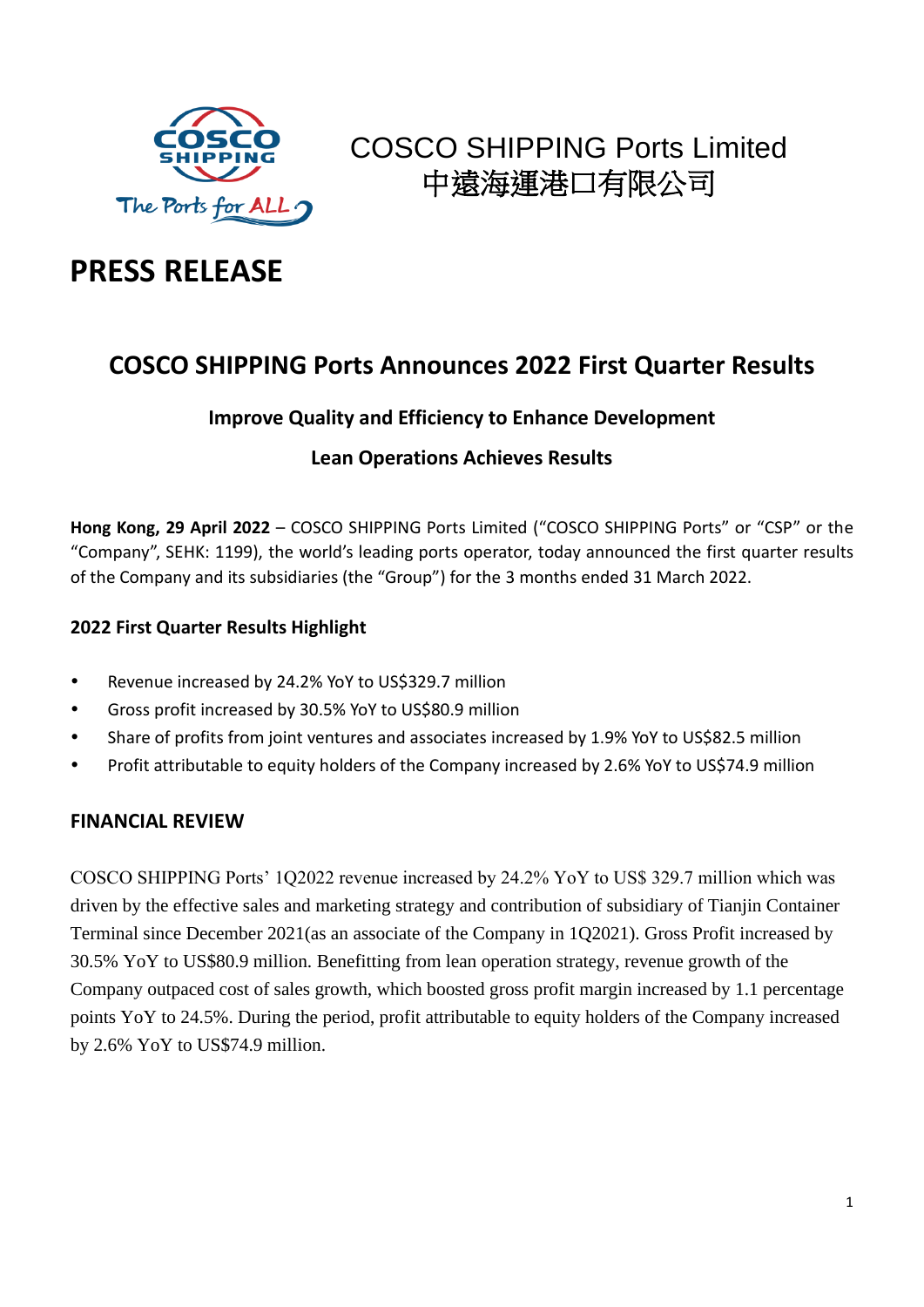

#### **OPERATIONAL REVIEW**

#### 2022 First Quarter

Total throughput was 30,291,588 TEU, +0.3% YoY

Total equity throughput was 9,859,095 TEU, +6.1% YoY

Total throughput from subsidiaries was 7,487,432 TEU, +39.5% YoY<sup>Note</sup>

Note: In 2021, the Company completed the acquisition of additional equity interest in Tianjin Port Container Terminal Co., Ltd. ("Tianjin Container Terminal") to make it a subsidiary and completed the disposal of Tianjin Port Euroasia International Container Terminal Co., Ltd. ("Tianjin Euroasia Terminal"). Tianjin Container Terminal has become a terminal in which the Group has controlling stakes since December. Therefore, the throughput of the terminal in 1Q2022 is counted as the throughput from the terminals in which the Group has controlling stakes, while in 1Q2021 the throughput is categorized into the Group's non-controlling terminals. After the disposal of Tianjin Euroasia Terminal in December 2021, the throughput of this terminal is no longer counted as the Group's non-controlling terminals.

#### **Greater China**

For the three months ended 31 March 2022, total throughput of the Greater China region decreased by 3.6% YoY to 22,520,167 TEU (1Q2021: 23,228,766 TEU), accounting for 74.3% of the Group's total.

#### *Bohai Rim*

For the three months ended 31 March 2022, total throughput of the Bohai Rim region decreased by 4.0% YoY to 9,539,494 TEU (1Q2021: 9,933,430 TEU), accounting for 31.5% of the Group's total. The throughput of Tianjin Container Terminal remained stable and increased slightly by 0.4% YoY to 1,935,578 TEU (1Q2021: 1,927,584 TEU). Impacted by the COVID-19 pandemic, the throughput of Yingkou Container Terminals Company Limited and Yingkou New Century Container Terminal Co., Ltd. decreased by 28.7% YoY to 435,574 TEU (1Q2021: 610,596 TEU).

#### *Yangtze River Delta*

For the three months ended 31 March 2022, total throughput of the Yangtze River Delta region decreased by 3.3% YoY to 3,557,167 TEU (1Q2021: 3,679,444 TEU) and made up 11.8% of the Group's total. Shanghai Pudong International Container Terminals Limited actively introduced new shipping routes and its throughput increased by 11.2% YoY to 662,020 TEU (1Q2021: 595,566 TEU). Impacted by the COVID-19 pandemic, throughput of Nantong Tonghai Port Co., Ltd. decreased by 15.4% YoY to 296,842 TEU (1Q2021: 350,707 TEU).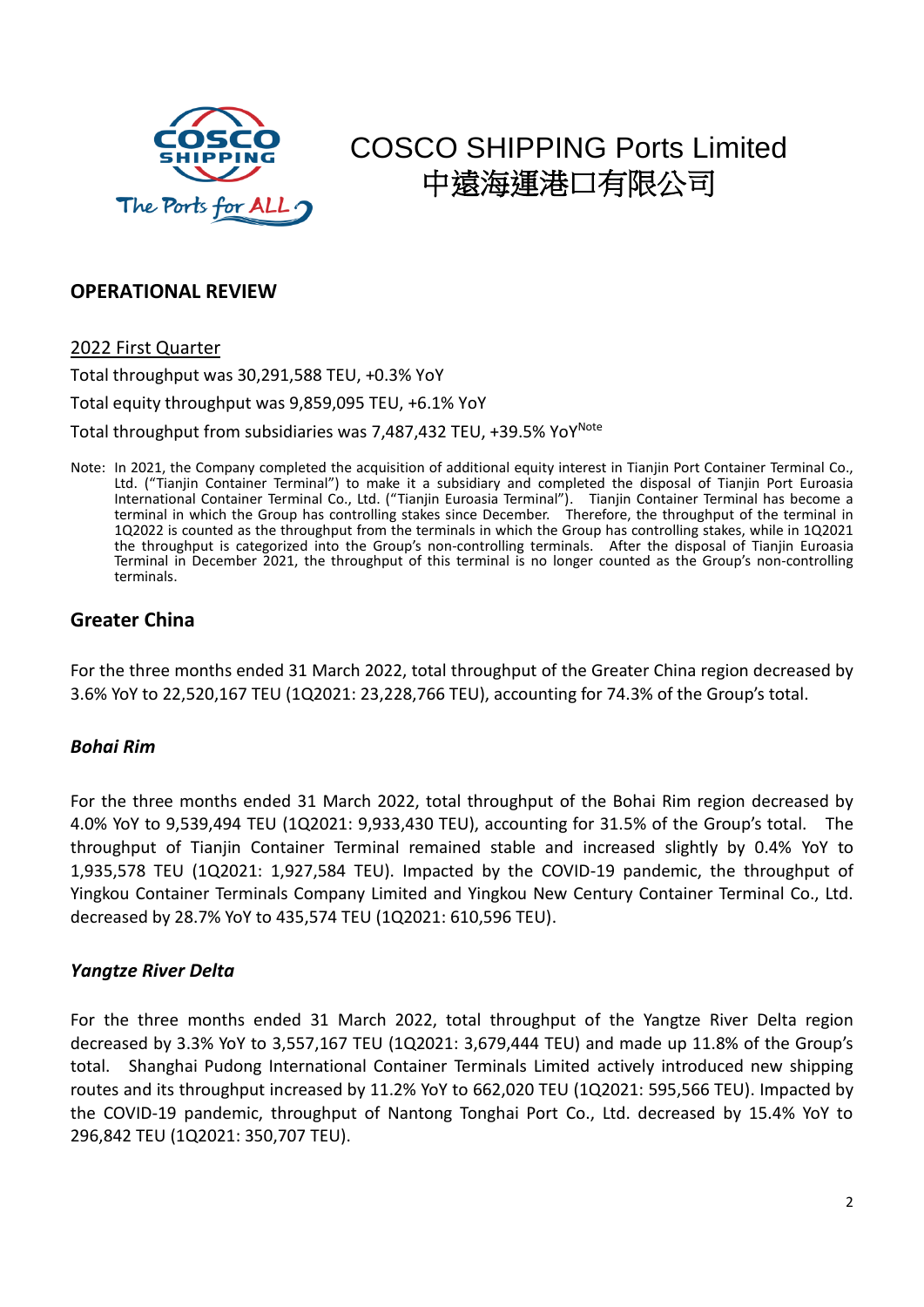

#### *Southeast Coast and Others*

For the three months ended 31 March 2022, total throughput of the Southeast Coast region increased by 16.4% YoY to 1,586,044 TEU (1Q2021: 1,362,382 TEU) and accounted for 5.2% of the Group's total. Xiamen Ocean Gate Container Terminal Co., Ltd. enhanced sales and marketing and proactively introduced new shipping routes, so the total throughput increased by 18.4% YoY to 703,269 TEU (1Q2021: 593,975 TEU).

#### *Pearl River Delta*

For the three months ended 31 March 2022, total throughput of the Pearl River Delta region decreased by 8.0% YoY to 6,431,662 TEU (1Q2021: 6,989,609 TEU) and accounted for 21.2% of the Group's total. During the period, total throughput of Guangzhou South China Oceangate Container Terminal Company Limited ("Guangzhou South China Oceangate Terminal") increased by 3.0% YoY to 1,369,507 TEU (1Q2021: 1,329,708 TEU). Throughput of Yantian International Container Terminals Co., Ltd. decreased by 14.6% YoY to 3,132,404 TEU (1Q2021: 3,667,267 TEU), which is mainly due to ports congestion.

#### *Southwest Coast*

For the three months ended 31 March 2022, total throughput of the Southwest Coast region increased by 11.2% YoY to 1,405,800 TEU (1Q2021: 1,263,901 TEU) and accounted for 4.6% of the Group's total, which was mainly benefited from the increased trade activities between China and Southeast Asia.

#### **Overseas**

For the three months ended 31 March 2022, total throughput of overseas region increased by 11.7% YoY to 7,771,421 TEU (1Q2021: 6,958,978 TEU) and accounted for 25.7% of the Group's total. Due to the continuous congestion of major ports in northwest Europe, CSP Zeebrugge Terminal NV became an important buffer port for the region and, together with the addition of new routes, its throughput increased by 24.4% YoY to 272,344 TEU (1Q2021: 218,936 TEU). As CSP Abu Dhabi Terminal L.L.C. continued to strengthen sales and marketing and enhanced synergy effect with the shipping fleets of parent company, its throughput increased by 27.3% YoY to 201,691 TEU (1Q2021: 158,389 TEU).

#### **Prospects**

The situation of Covid-19 pandemic is still severe at the beginning of 2022, which brings uncertainties to the recovery of global economy. Confronted with quite a lot of challenges, COSCO SHIPPING Ports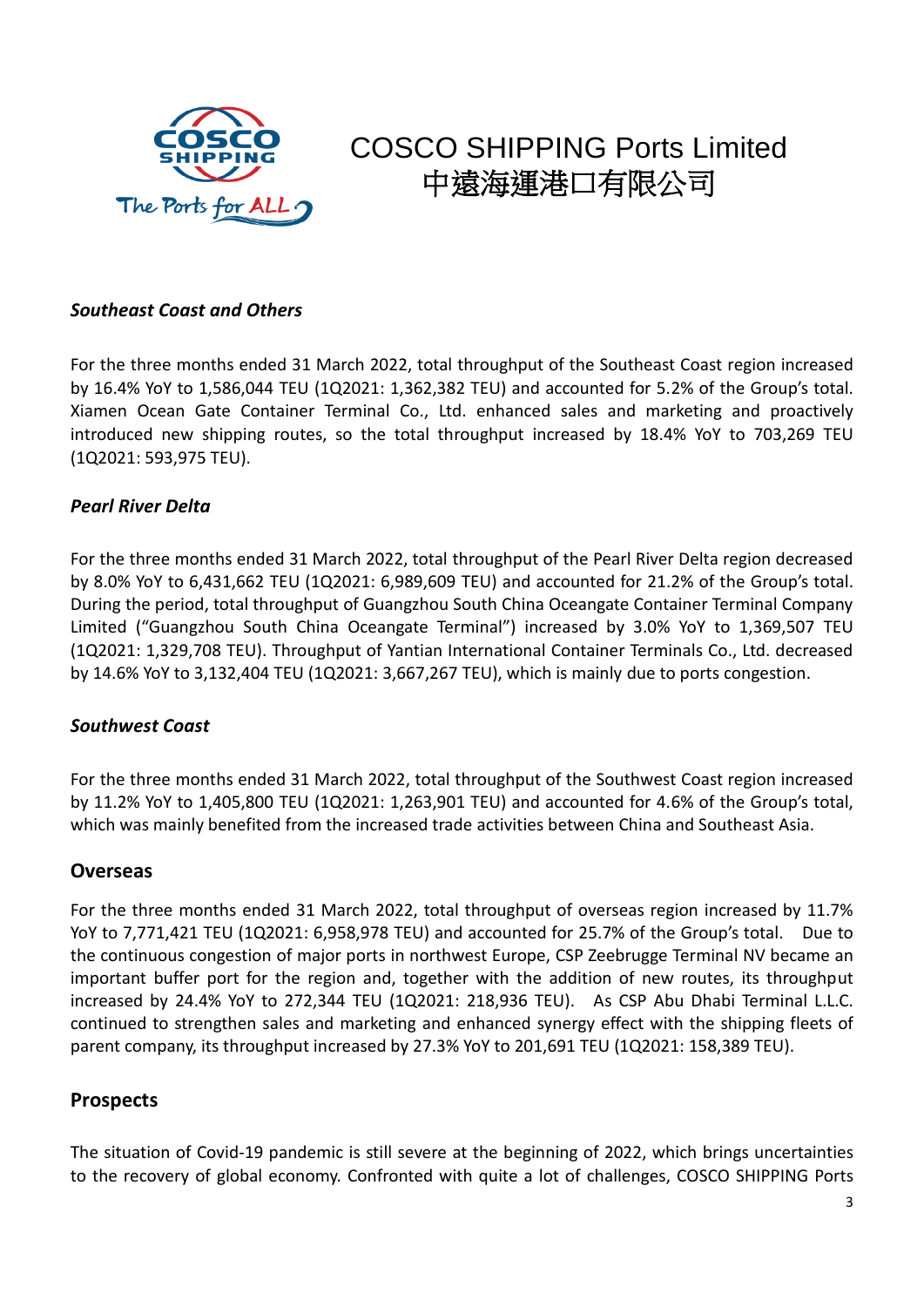

continues to strengthen Lean Operations strategy, focus on improving quality and efficiency, control costs and maintain a stable financial situation. The Group will be able to leverage on its ample cash and cash equivalents to maintain a stable financial position and facilitate sustainable development, which will also support its dividend policy in 2022.

The Group remains steadfastly committed to building well-balanced terminal network to meet the needs of shipping alliances. At the same time, it prudently seized development opportunity with an eye on identifying projects with growth potential around the globe to strengthen its global network of terminals. Terminals in which the Group has controlling stake will continue to actively develop terminal extended business and aims to develop a ports supply chain platform that extends to both upstream and downstream industries and provide more value-added services to customers, thereby further enhancing profitability.

The Group will continue to promote the high-quality development of COSCO SHIPPING Ports under the guidance of the "14th Five-Year Plan", actively grasped the strategic development opportunities, enhanced the expansion of the Company's scale and optimised the global terminal network. The Group will accelerate the construction of information technology, seize the opportunity of digital development, continuously improve the management capabilities of the Company's information technology, in order to enhance Lean Operations of the terminals through information technology construction.

The Group will continue to deepen the Lean Operations strategy, strengthen the management and control over terminals, and build the core competitiveness of the Company. In terms of revenue boost, the Group will continue to actively enhance its business marketing capabilities, strengthen market insight and customer value analysis capabilities, focus on customer needs, and upgrade the quality of market development. In terms of cost reduction, terminals in which the Group has controlling stake actively control the cost per TEU, identify the segments and processes for cost optimisation, and strive to enhance the cost competitiveness.

**-ends-**

#### **About COSCO SHIPPING Ports [\(https://ports.coscoshipping.com\)](https://ports.coscoshipping.com/)**

COSCO SHIPPING Ports Limited (Stock Code: 1199.HK) is a leading ports operator in the world; its terminals portfolio covers the five main port regions in Mainland China, Southeast Asia, the Middle East, Europe, South America and the Mediterranean. As at 31 March 2022, CSP operated and managed 367 berths at 37 ports worldwide, of which 220 were for containers, with a combined annual handling capacity of 122 million TEU. COSCO SHIPPING Ports has adopted "The Ports for ALL" as its mission and is working towards building a global terminal network with controlling stake that offers linkage effects on costs, services and synergies, a synergistic platform that offers mutual benefits to all in the shipping industry, connecting global routes and becoming truly "the ports for all people".